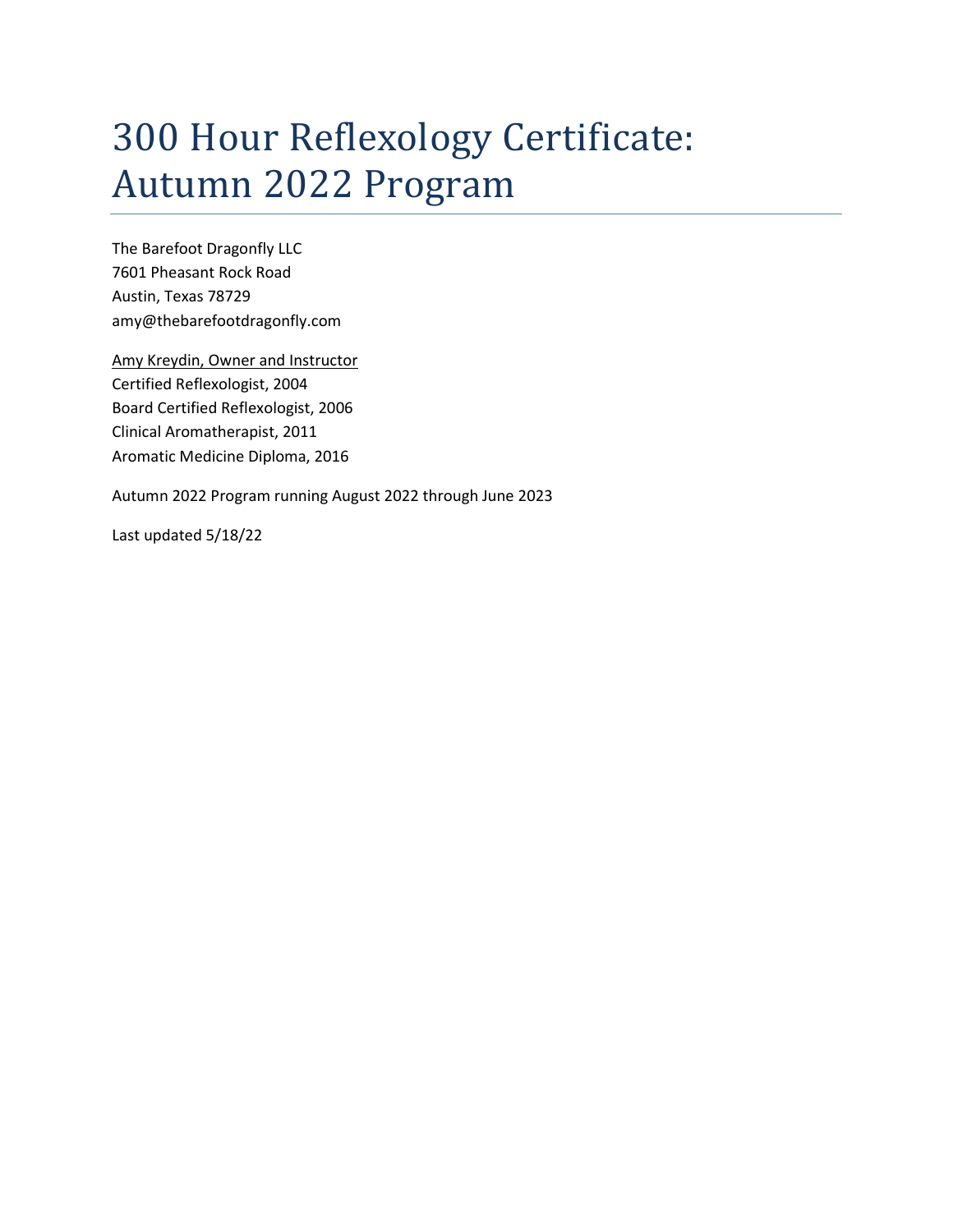# Introduction

Dear Prospective Student,

Welcome to The Barefoot Dragonfly LLC's 300 Hour Reflexology Certificate Program. Thank you for considering my Reflexology program in order to gain the skillset, knowledge base, and quality of training that will prepare you for a rewarding career in the Reflexology profession. It is a privilege to train the next generation of Reflexologists and I am honored that you are seriously considering studying with me. My commitment to students is to present a complete and comprehensive certification program that gives them a foundation in science, instills the art of applied reflexology, offers a holistic view of the body's innate healing abilities, as well as passing on business skills necessary to launching a reflexology practice.

This 300-hour certification program prepares the aspiring student to become a qualified practitioner in the health and wellness field of Reflexology. Lessons are delivered using a combination of live lectures through videoconference software Zoom, and hands-on training here in the Austin, Texas studio. This hybrid format allows theoretical lessons to be delivered online, while the technique and practical portion of the studios are delivered in-person. Class sizes are offered to a minimum of four (4) registrants and a maximum of eight (8) to ensure hands-on monitoring for each attendee.

When the student has satisfactorily completed all of the requirements of the full course of study including attending all live lectures, practicums, turning in all evaluations, and completing the final exam – the graduate is awarded a certificate of completion. A graduate of the 300-hour certification program will be qualified to apply for board certification through the American Reflexology Certification Board and for professional level membership through the Reflexology Association of America.

My experience working as a professional reflexologist in private practice for 18 years continues to inform curriculum. The Autumn 2022 Program will be my  $11<sup>th</sup>$  batch of students and I am honored that you are considering this program.

In Health,

Amy Kreydin The Barefoot Dragonfly LLC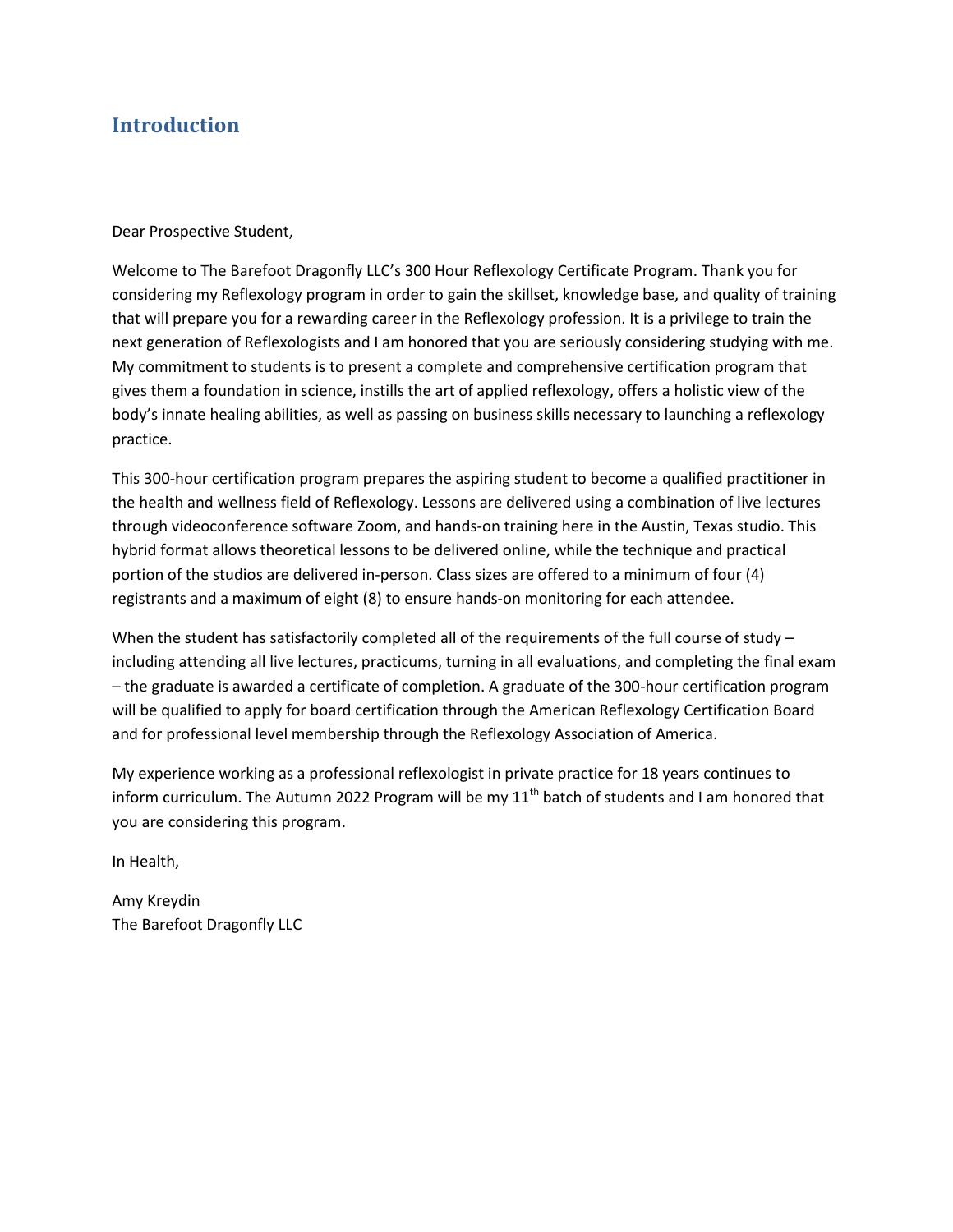# Location and Facilities

The Barefoot Dragonfly LLC has a dedicated studio located within the private dwelling of Amy Kreydin, at 7601 Pheasant Rock Road, Austin, Texas 78729. Classroom space is equipped with reflexology practice equipment, linens, charts, library, and teaching materials.

# About Reflexology

Reflexology is a gentle bodywork modality that encourages the body towards homeostasis in all physical and energetic systems. Primary benefits include deep relaxation, improved circulation, and an enhanced sense of well-being. This non-invasive modality has been studied in hospitals, clinics, and labs across the globe.

In this program I teach the reflex maps as a microcosm of the whole – the entire body mirrored on maps found in the feet, hands, and outer ears. Reflexology-specific stimulation is applied using finger, thumb, and knuckle techniques to these maps to encourage balance in each organ, gland, and part affected. Reflexology is not a fancy term for foot massage, it is a self-regulating modality recognized by the National Institutes of Health under the National Center for Complementary and Integrative Health (NCCIH).

As a wellness modality, Reflexology's popularity has grown in recent years through word-of-mouth, attention by the press, television segments, and through social media. Some states have instituted professional guidelines in the form of registration or licensure of professional reflexologists. At this time the state of Texas considers the modality of Reflexology to be exempt from massage licensure. The National Council for Reflexology Educators (NCRE) recommends a baseline curriculum of 120 hours of education. The American Reflexology Certification Board (ARCB) offers board certification to those who have received a minimum of 110 hours of education and pass their written and practical exam. To practice as a reflexologist in another state I advise you check with your state's Department of Health or Licensing Department for their rules and regulations. Some states regulate reflexology while others do not.

Reflexologists can choose a full or part time career, either in private practice for themselves or working as an employee or independent contractor in a medical clinic, salon or spa, senior center, or onsite for a business. After completing this program, graduates are prepared to embark on their career, offering reflexology to their community.

Salaries for reflexology are similar to that of massage therapists and other bodyworkers. Salary.com estimates the average bodyworker in Texas in April 2022 is \$48,190-\$61,840. The U.S. Bureau of Labor Statistics reports the 2021 national median pay for bodyworkers was \$46,910. They predict the job outlook for growth rate from 2020 to 2030 is 32%, all occupations have predicted growth of 8%.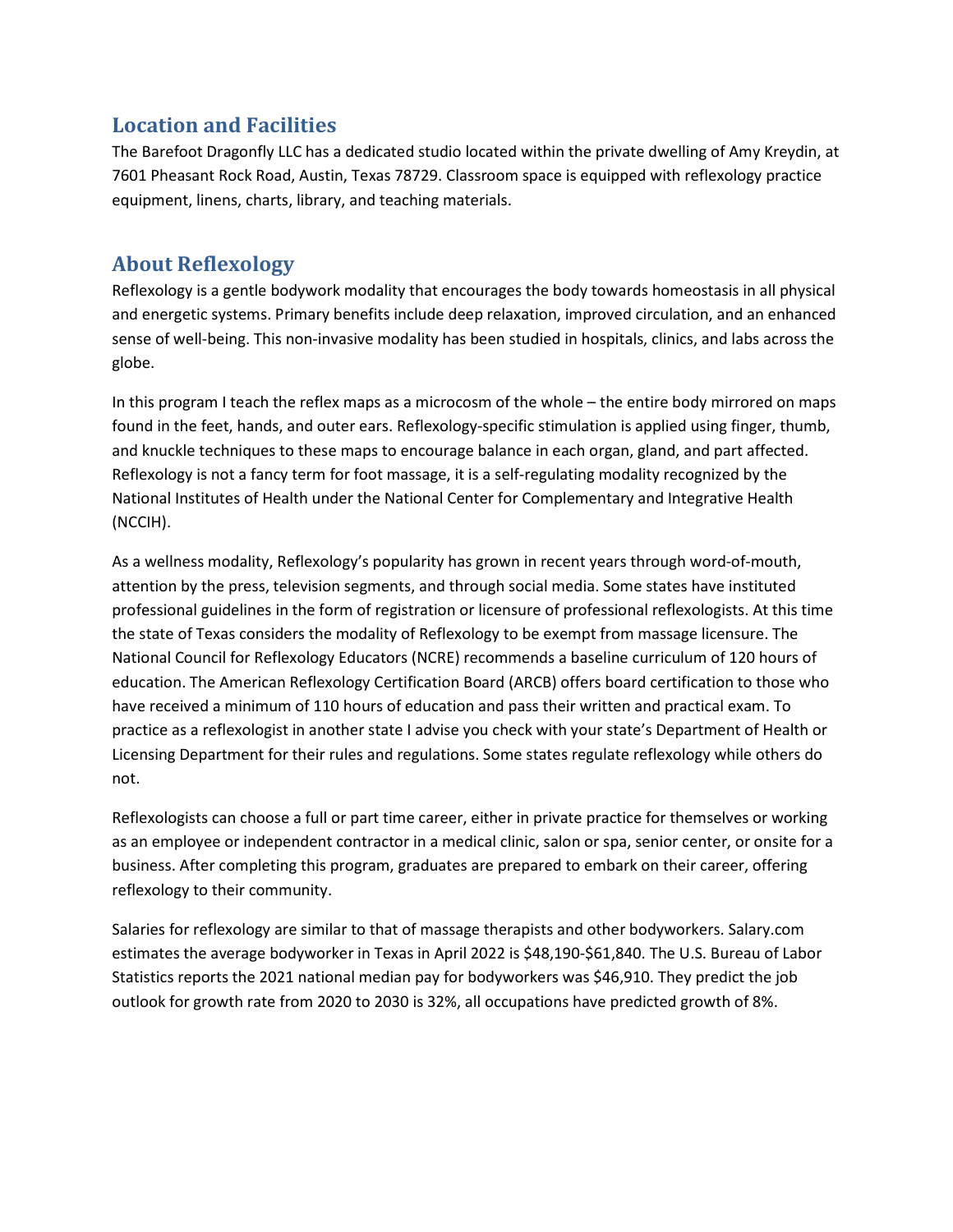# Admissions Policies and Procedures

# Application

Students applying for admissions to The Barefoot Dragonfly LLC 300 Hour Reflexology Certificate Program must be at least 18 years of age.

Applicants must request a Reflexology Student Application appointment at least one month prior to enrollment date. Late requests will be considered on a case-by-case basis. Application appointments can be requested through the student portal, Monday through Friday between the hours of 10am and 5pm, Central time zone. Incomplete application forms will need to be corrected and resubmitted prior to appointment. A \$50 Non-Refundable Application Fee is required at time of appointment request.

## Admission Decisions

The Barefoot Dragonfly LLC makes decisions on admissions based upon the academic aptitude, professional desire, and the potential to succeed in the reflexology profession that could be provided to the student through the 300 Hour Reflexology Certificate Program. The Barefoot Dragonfly LLC does not discriminate on the basis of race, color, ancestry, national origin, religious creed, physical disability, medical condition, marital status, sexual orientation, gender, or age.

### Enrollment Agreement

Once a student has been admitted to the 300 Hour Reflexology Certificate Program at The Barefoot Dragonfly LLC, they will sign the Enrollment Agreement. This document states that the student has been informed of the program policies and that the student agrees to abide by the policies and pay the tuition for the 300 Hour Reflexology Certificate Program in which they are enrolling. At the time the Enrollment Agreement is signed the student will give a tuition deposit of \$280.

### Tuition Cost

The tuition for the 300 Hour Reflexology Certificate Program is \$9.50 per contact hour for 240 contact hours or \$2,280. The student is financially responsible for purchasing the required textbooks through their preferred book retailer. No equipment purchase is required for this program but it is advised the student obtain reflexology equipment to conduct their case studies on their own time.

### Payment of Fees

All tuition must be paid prior to starting classes. However, if a student has a hardship, the tuition can be divided into monthly payments. The initial \$280 deposit will have been paid upon enrollment; the balance of \$2,000 may be paid in payments. A 10% payment plan will be added to the amount owed after the first day of class.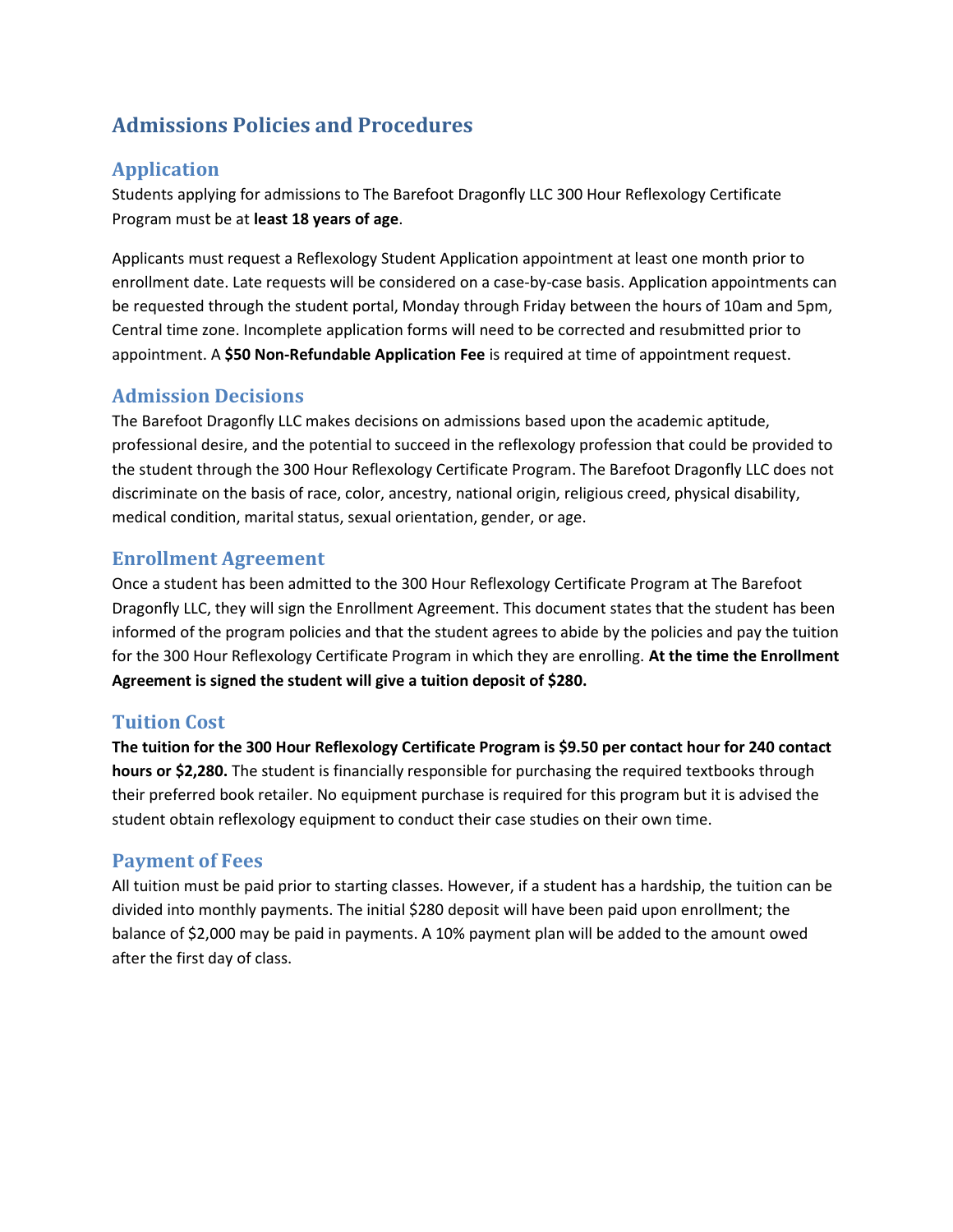# Required Materials

The Barefoot Dragonfly LLC provides hand sanitizer and foot powder for practicum sessions but the student will also wish to obtain their own supply for practice sessions at home on household members. Arrowroot powder and cornstarch are popular reflexology mediums and can be found in the baking aisle at most supermarkets.

The following textbooks are required for the 300 Hour Reflexology Certificate Program:

- The Complete Guide to Reflexology, Second Edition by Ruth Hull, ISBN: 978-1-913088-11-8
- The Complete Guide to Reflexology Workbook by Ruth Hull, ISBN: 978-1-913088-14-9
- Anatomy, Physiology and Pathology, Second Edition by Ruth Hull, ISBN: 978-1-913088-05-7
- Anatomy, Physiology and Pathology, Second Edition Colouring and Workbook by Ruth Hull, ISBN: 978-1-905367-98-6.
- Stories the Feet Can Tell Thru Reflexology / Stories the Feet Have Told Thru Reflexology by Eunice Ingham, ISBN: 0961180439

To prepare for live lectures delivered via Zoom students will need:

- Internet-ready computer or tablet with speakers, microphone, and webcam;
- Zoom software installed on said computer or tablet see http://zoom.us;
- Note taking aids while participating in the lecture is strongly recommended.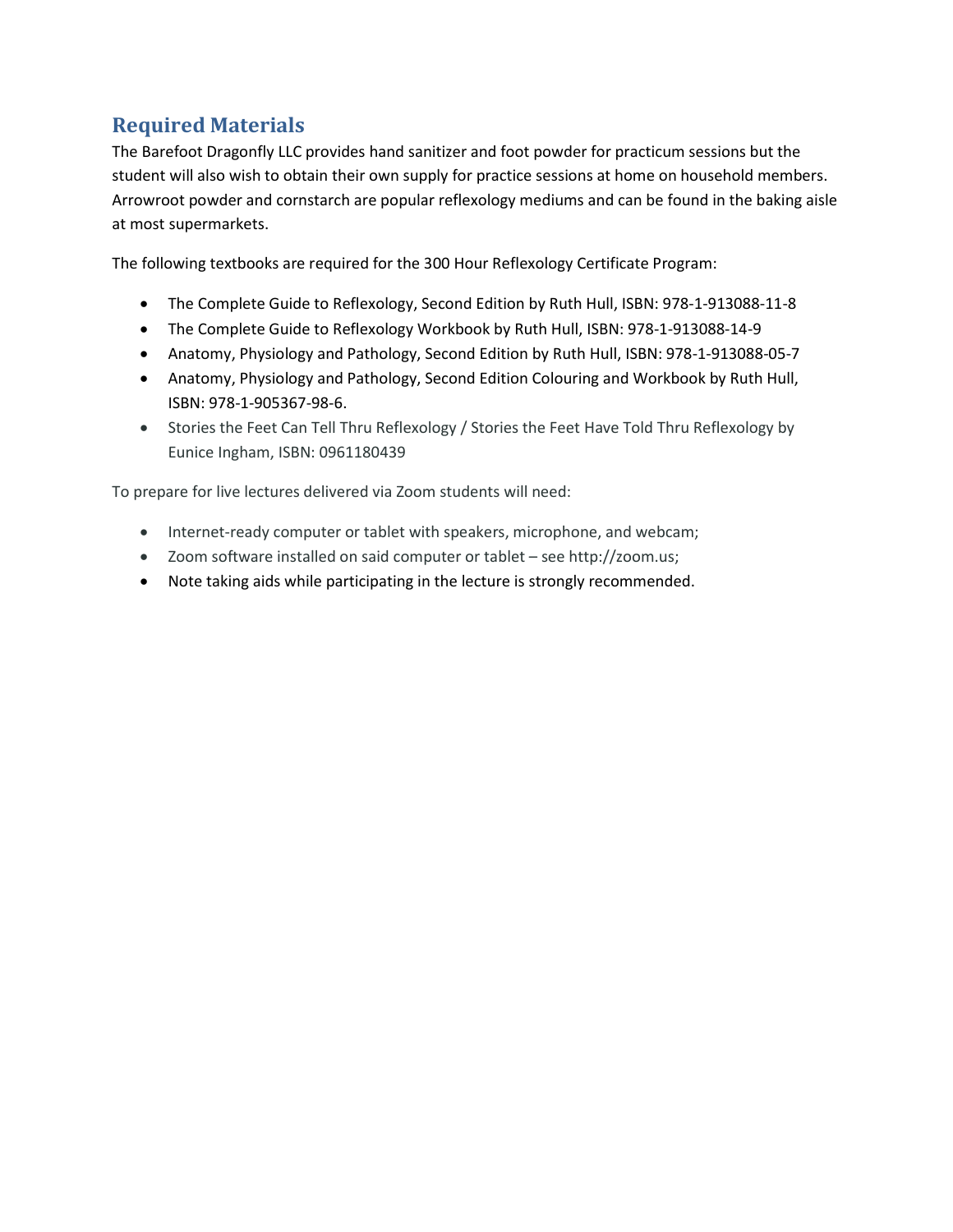# Refund and Cancellation Policy

# Refund Policy

If a student cancels the enrollment agreement with thirty (30) days' notice, the refund shall equal the sum of all amounts paid by or on behalf of the student for the tuition, less a cancellation fee of \$100.

If a student cancels the enrollment agreement on or before the first day of classes or fails to begin classes, the refund shall equal the sum of all amounts paid by or on behalf of the student for the tuition, less a cancellation fee of \$250.

If, after classes have commenced and before the end of 24 class hours, a student withdraws, drops out, is expelled, or otherwise fails to attend classes, the refund shall equal 75% of the total tuition paid by or on behalf of the student for the program less a cancellation fee of \$100.

If, after 24 class hours, but prior to the end of 48 contact hours, a student withdraws, drops out, is expelled, or otherwise fails to attend classes, the refund shall equal 25% of the total tuition paid by or on behalf of the student for the program, less a cancellation fee of \$100.

If a student withdraws, drops out, is expelled, or otherwise fails to attend classes following 48 contact hours, the student is obligated for 100% of the entire tuition and will receive no refund.

In the case of prolonged illness, accident, death in the family, or other extenuating circumstances that make it impractical to complete the classes, the student and The Barefoot Dragonfly LLC will negotiate a way for the student to join a later class to complete the program.

Refunds are made directly to the student or to the party paying on behalf of the student within thirty (30) business days from the official date of notification of withdrawal.

When computing refunds, the date of withdrawal shall be one of the following:

- The date on the expulsion notice if the student is expelled from the program; or
- The date The Barefoot Dragonfly received a written notice of withdrawal from the student; or
- When no written notice of withdrawal has been given, The Barefoot Dragonfly LLC shall use the last day of attendance as the date of withdrawal.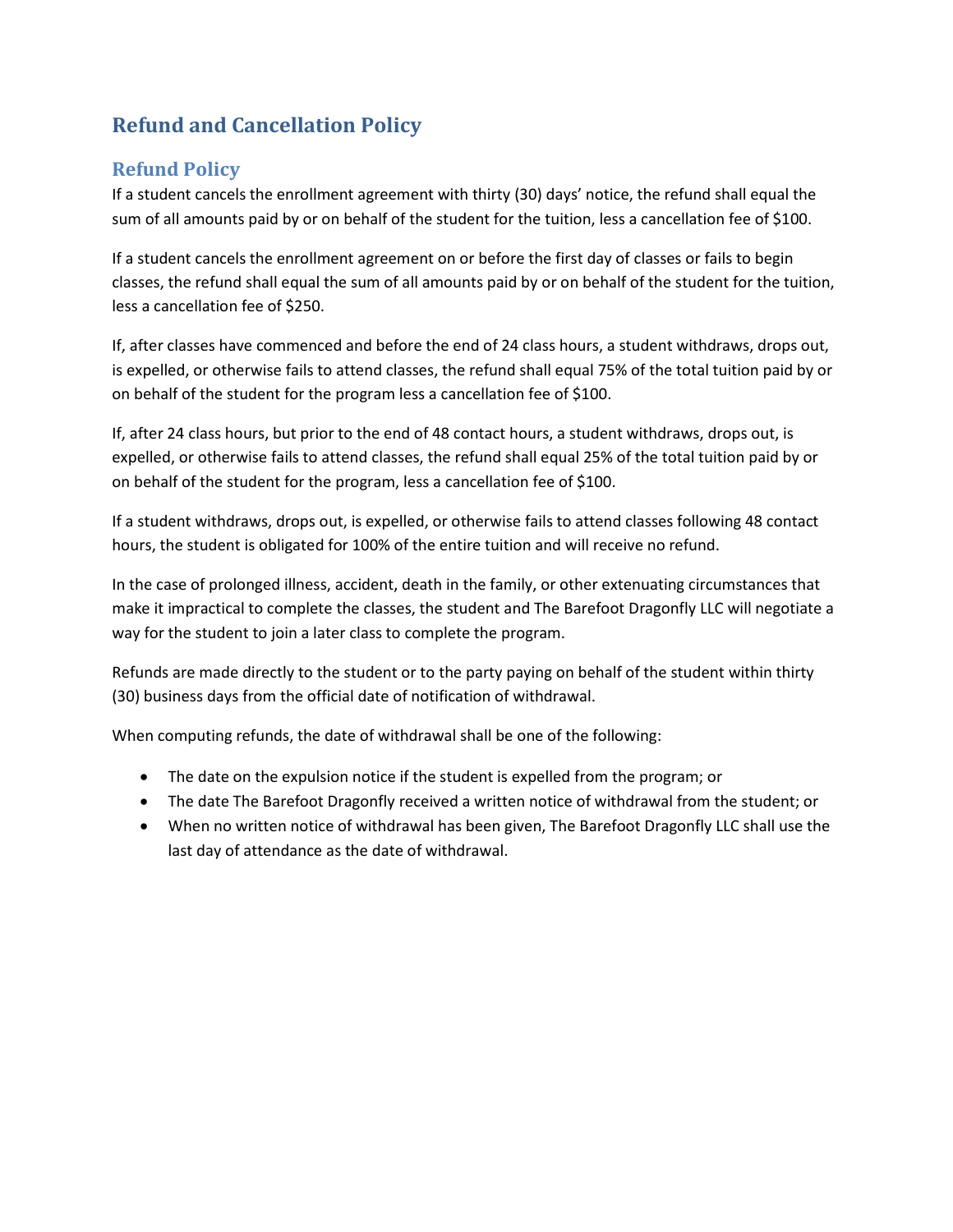# 300 Hour Reflexology Certificate Program

The 300 Hour Reflexology Certificate Program is a total of 300 hours, offered over five learning units. This includes 120 hours of in-studio practicum, 120 hours of live lectures delivered via Zoom videoconference, and 60 hours of documented case studies performed independently (60, one-hour treatments done on clients). The final practicum will include a written and practical exam.

#### 101 Introduction to Reflexology – 48 hours

24 hours lecture, 24 hours practicum, this learning unit covers origins, theories, forms of reflexology, indications, cautions, contraindications, structure and function of the foot and lower leg, foot assessment tools, sanitation and hygiene practices, client session documentation, body mechanics, reflexology techniques, and a 30 minute foot reflexology routine. Learning modules are as follows:

- Module 1: Origins and Theories of Reflexology 4 hour lecture delivered via Zoom
- Module 2: Indications, Cautions and Contraindications 4 hour lecture delivered via Zoom
- Module 3: Structure and Function of the Foot and Lower Leg 4 hour lecture delivered via Zoom
- Module 4: Anatomical Locations of Reflexes 4 hour lecture delivered via Zoom
- Module 5: Sanitation and Hygiene in the Reflexology Practice 4 hour lecture delivered via Zoom
- Module 6: Session Documentation Part One 4 hour lecture delivered via Zoom
- Module 7: Practicum Day One 8 hour practicum in the Austin studio
- Module 8: Practicum Day Two 8 hour practicum in the Austin studio
- Module 9: Practicum Day Three 8 hour practicum in the Austin studio

### 102 Anatomy, Physiology, and Pathology – Body-Endocrine – 48 hours

24 hours lecture, 24 hours practicum, this learning unit covers the anatomy, physiology, and pathology of the body, integumentary, skeletal, muscular, nervous, and endocrine systems as they relate to the reflexology practice Practicum modules identify body system reflex locations, reflex techniques, and routines. Learning modules are as follows:

- Module 1: The Body 4 hour lecture delivered via Zoom
- Module 2: Integumentary System 4 hour lecture delivered via Zoom
- Module 3: Skeletal System 4 hour lecture delivered via Zoom
- Module 4: Muscular System 4 hour lecture delivered via Zoom
- Module 5: Nervous System 4 hour lecture delivered via Zoom
- Module 6: Endocrine System 4 hour lecture delivered via Zoom
- Module 7: Practicum Day One 8 hour practicum in the Austin studio
- Module 8: Practicum Day Two 8 hour practicum in the Austin studio
- Module 9: Practicum Day Three 8 hour practicum in the Austin studio

### 103 Anatomy, Physiology, and Pathology – Respiratory-Reproductive – 48 hours

24 hours lecture, 24 hours practicum, this learning unit covers the anatomy, physiology, and pathology of the respiratory, cardiovascular, lymphatic and immune, digestive, urinary, reproductive systems as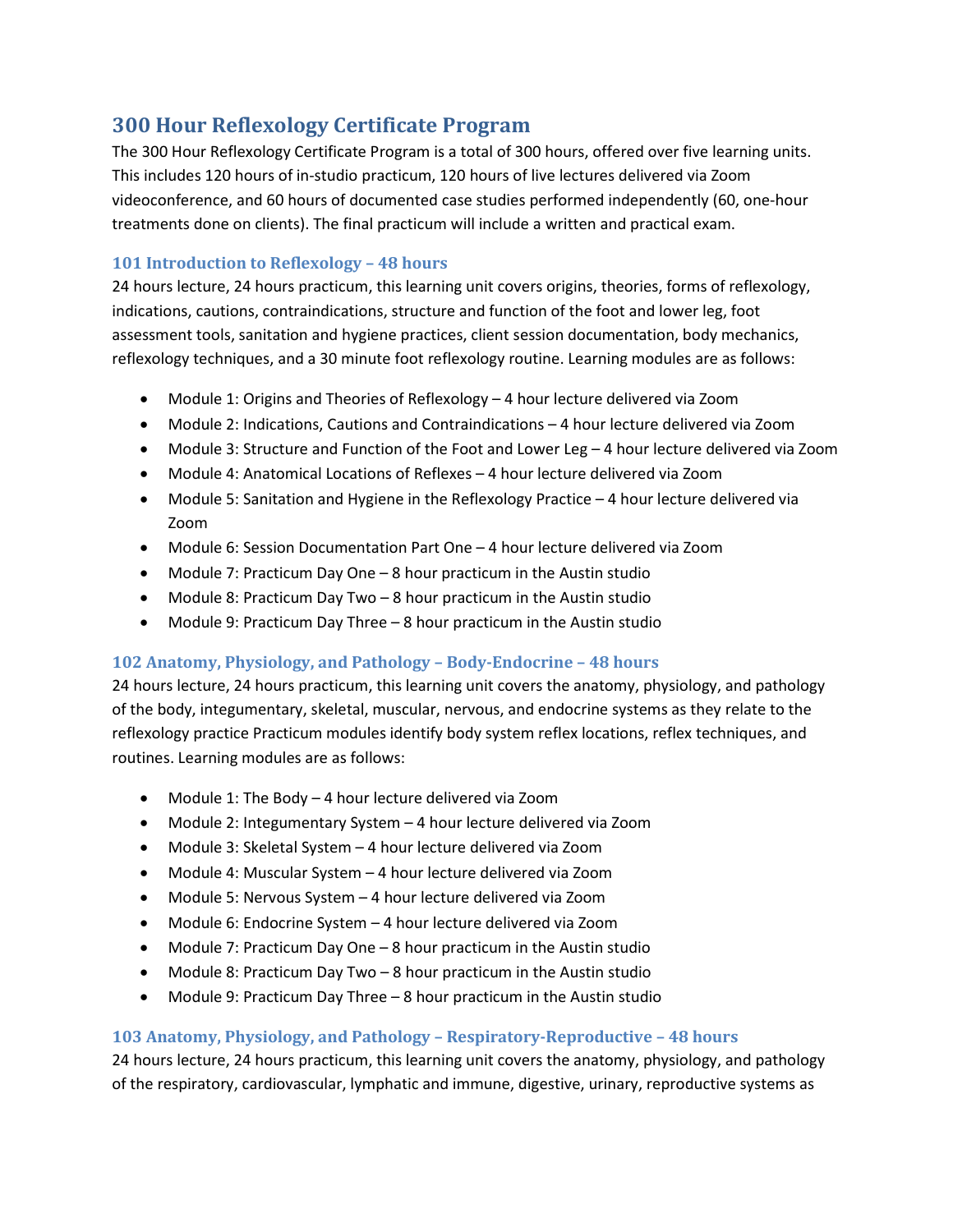they relate to the reflexology practice. Practicum modules identify body system reflex locations, reflex techniques, and routines. Learning modules are as follows:

- Module 1: Respiratory System 4 hour lecture delivered via Zoom
- Module 2: Cardiovascular System 4 hour lecture delivered via Zoom
- Module 3: Lymphatic and Immune System 4 hour lecture delivered via Zoom
- Module 4: Digestive System 4 hour lecture delivered via Zoom
- Module 5: Urinary System 4 hour lecture delivered via Zoom
- Module 6: Reproductive System 4 hour lecture delivered via Zoom
- Module 7: Practicum Day One 8 hour practicum in the Austin studio
- Module 8: Practicum Day Two 8 hour practicum in the Austin studio
- Module 9: Practicum Day Three 8 hour practicum in the Austin studio

#### 104 Preparing for Practice – 48 hours

24 hours lecture, 24 hours practicum, this learning unit provides a foundation in business planning, continues session documentation skills learned in 101, covers injury prevention and self care practices, structure and function of the hand and lower arm and the outer ears. Practicum modules cover body mechanics, reflex techniques, a 30 minute hand reflexology routine, and a 10 minute ear reflexology routine. Learning modules are as follows:

- Module 1: Business Planning Part One 4 hour lecture delivered via Zoom
- Module 2: Business Planning Part Two 4 hour lecture delivered via Zoom
- Module 3: Session Documentation Part Two 4 hour lecture delivered via Zoom
- Module 4: Practitioner Self Care 4 hour lecture delivered via Zoom
- Module 5: Introduction to Hand Reflexology 4 hour lecture delivered via Zoom
- Module 6: Introduction to Ear Reflexology 4 hour lecture delivered via Zoom
- Module 7: Practicum Day One 8 hour practicum in the Austin studio
- Module 8: Practicum Day Two 8 hour practicum in the Austin studio
- Module 9: Practicum Day Three 8 hour practicum in the Austin studio

#### 105 Holistic Reflexology Approaches – 48 hours

24 hours lecture, 24 hours practicum, this learning unit covers Eastern medicine approaches to holistic care, and support for special populations. Practicum modules cover hot stone reflexology, meridian theory on the reflex maps, chakra and sens theory on the reflex maps. Learning modules are as follows:

- Module 1: Traditional Chinese Medicine and the Five Elements 4 hour lecture delivered via Zoom
- Module 2: Traditional Ayurvedic Medicine and the Five Elements 4 hour lecture delivered via Zoom
- Module 3: The Reflexology Wellness Plan 4 hour lecture delivered via Zoom
- Module 4: Reflexology for the Oncology Client 4 hour lecture delivered via Zoom
- Module 5: Reflexology for the Pain Management Client 4 hour lecture delivered via Zoom
- Module 6: Reflexology for the Childbearing Year 4 hour lecture delivered via Zoom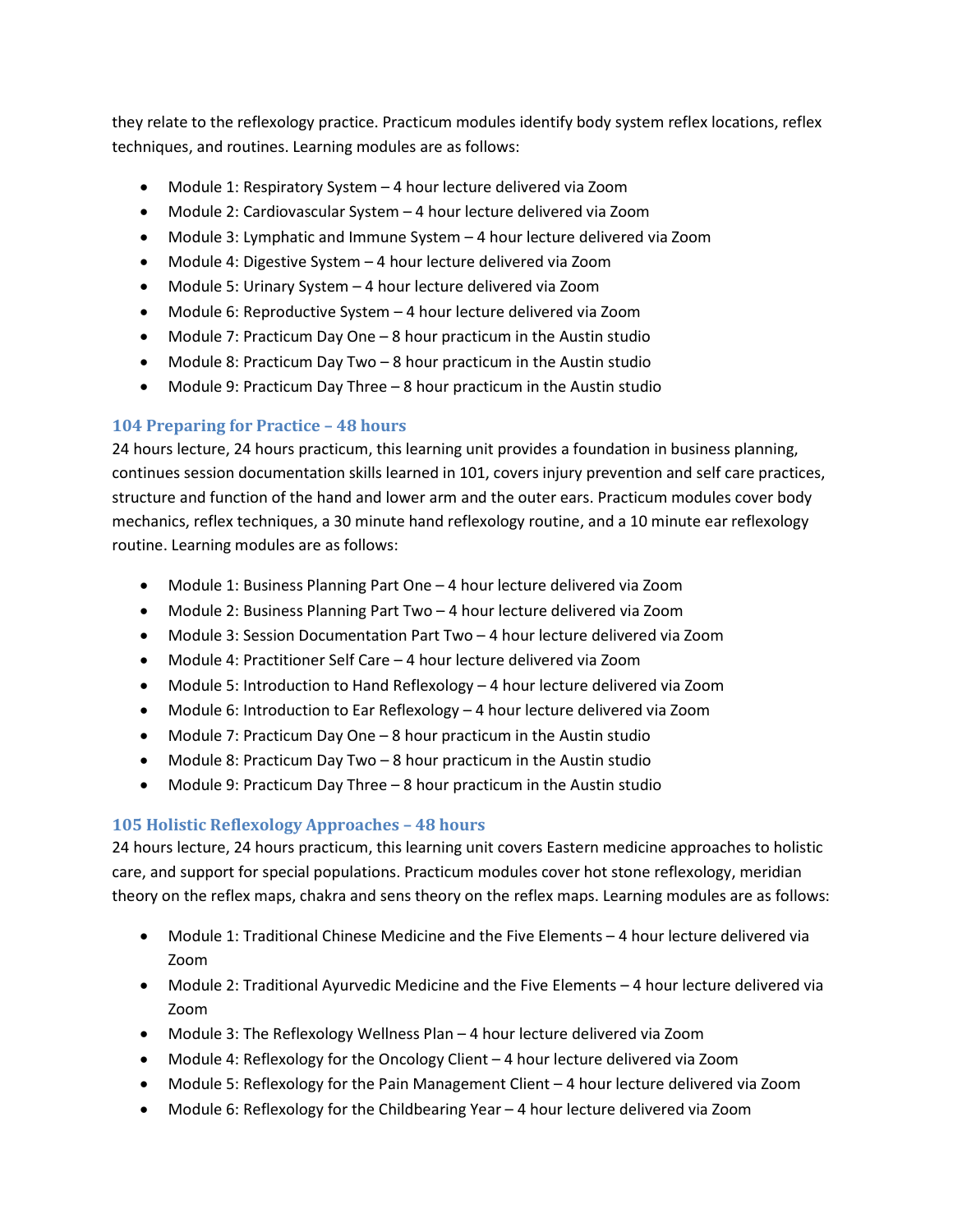- Module 7: Practicum Day One 8 hour practicum in the Austin studio
- Module 8: Practicum Day Two 8 hour practicum in the Austin studio
- Module 9: Practicum Day Three 8 hour practicum in the Austin studio

#### 60 Case Studies

Students are responsible for documenting 60 hours of case studies outside of the classroom. Documentation of sessions are covered in Unit 101 and again in Unit 104 to prepare students to write accurate, concise, legible SOAP (Subjective, Objective, Assessment, Plan) notes using industry best practices. Students are responsible for sourcing their own case studies from their household members, circle of contacts, and the community at large. Case studies are designed to improve technique, build muscle memory, and aid in building confidence working with a wide client base.

Case studies can be submitted for review in one of two ways:

- 1. Via Google Docs shared access for the instructor to make comments and suggestions;
- 2. Via USPS mail or handed in at practicums.

Students are expected to turn in all of their case studies no later than six (6) months following the last practicum class. Hardship cases will be considered on a case-by-case basis for a potential extension of deadline.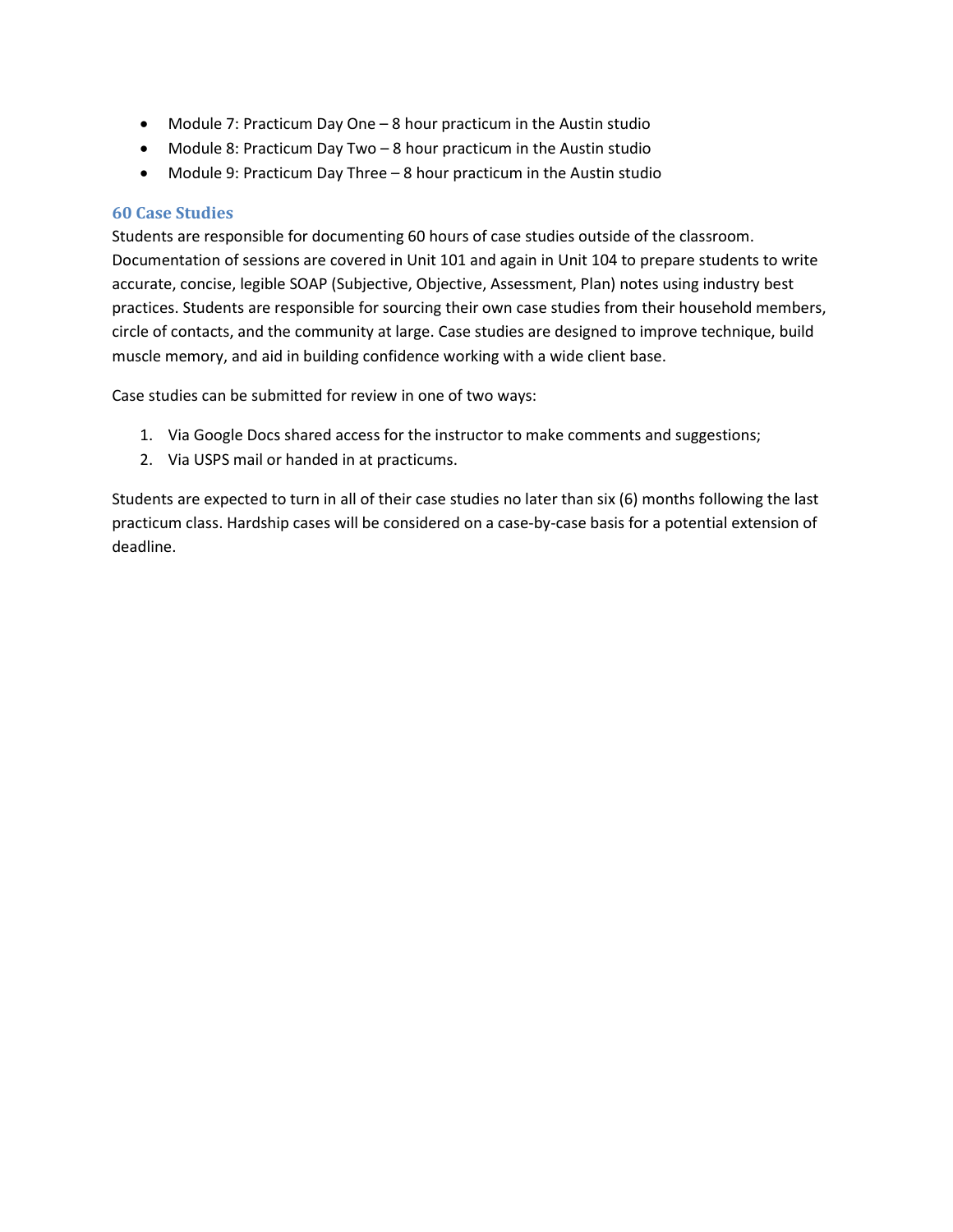# School Policies

# Attendance Policy

Students are expected to be present at scheduled class times as outlined in the Calendar. Classroom attendance is required for the 240 hours of instruction.

Students should request an excused absence for illness, conflict of schedule, or family emergency. Unexcused absences will count against students in the participation portion of the grade for each learning module. Students who miss more than 20 hours of classes may be dismissed for unsatisfactory attendance. Students will be expected to make up the work missed by the next class.

Transcripts will reflect the student's missed lecture and practicum hours and may no longer be eligible for membership with the Reflexology Association of America and board certification with the American Reflexology Certification Board.

Makeup hours are available in three ways:

- 1. Student retakes lecture or practicum in the next reflexology program space depending; or
- 2. Student coordinates for private tutoring hours with Amy; or
- 3. Student attends elective lectures for lecture hours missed.

### Tardiness Policy

Tardiness poses a difficulty for all the students and teacher as the class either cannot begin on time or the tardy student misses out on important class time. Therefore, time of tardiness will also contribute to the hours of absence and will count against the participation portion of the course grade. If unexcused tardiness and absences should total more than 20 hours, students may be dismissed for unsatisfactory attendance unless the instructor approves the extenuating circumstances.

### Communication Policy

The Barefoot Dragonfly LLC expects that students will remain in communication via email, text messaging, group or private chat via the student portal, and voicemail at all times during the program. Changes in the schedule due to weather or other situations, class reminders, and other important communications are delivered via email, text messaging, group or private chat via the student portal, and/or voicemail. Students must be able to receive communication. Students who cannot attend classes or will be late for class must message the instructor via the student portal or text messaging to inform of the absence and its reason.

## Graduation Requirements

Students must complete all 240 hours of classroom instruction and practicum experiences, pass all final exams, pay all tuition in full, and comply with all school policies. In addition, students must complete 60 hours of documented case studies performed independently (60, one-hour treatments performed on practice clients) and submit to the instructor for review within six months of the final practicum.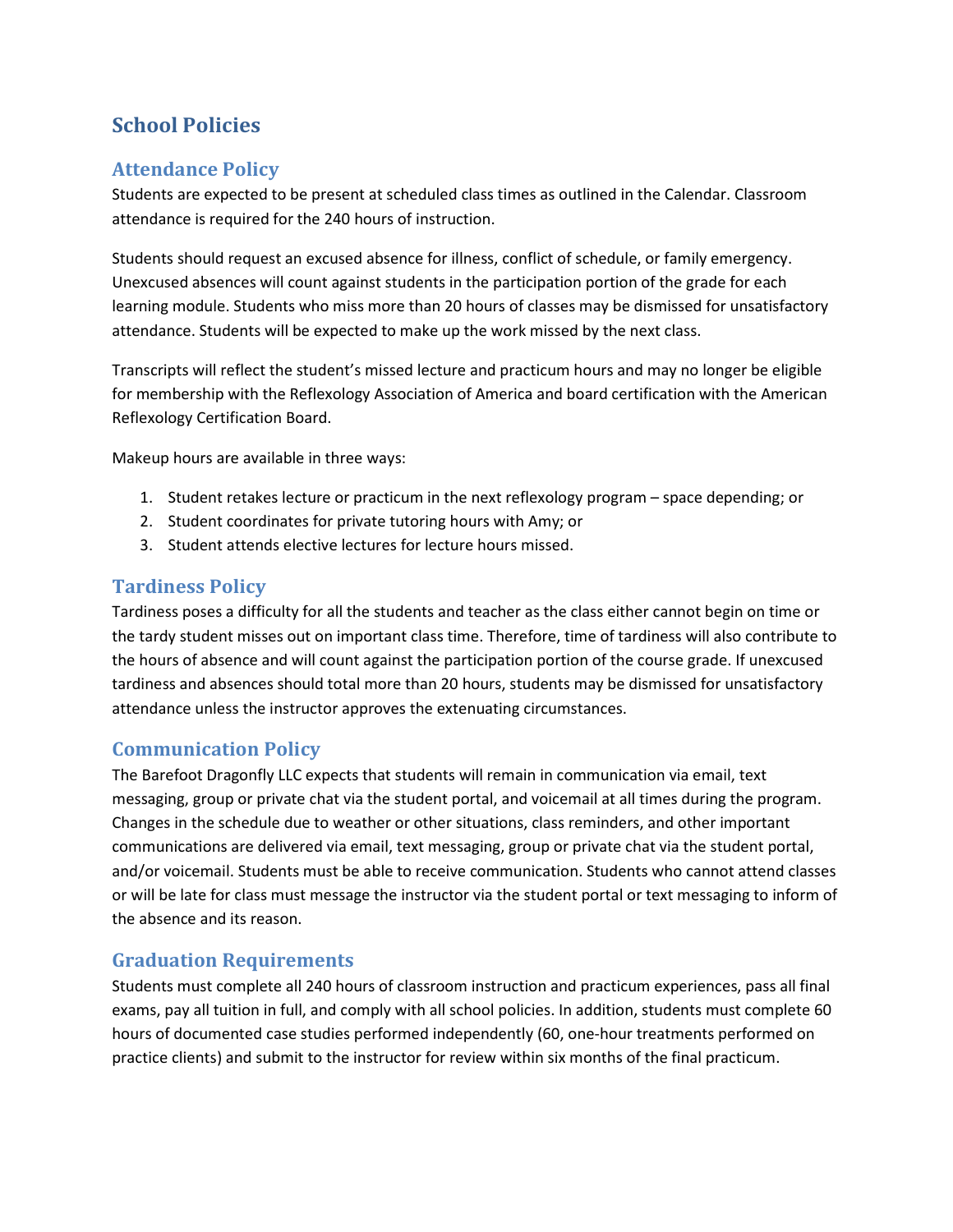# Code of Conduct

The Barefoot Dragonfly LLC expects students to behave in the mature and professional manner that they will need in their career in Reflexology. If students become disruptive in class or misuse email or student portal communications during the program, they may be subject to suspension or expulsion from the program.

Students are expected to maintain their studies at their current class level.

Students are expected to attend classes sober and not under the influence of alcohol, recreational drugs, or strong pain killers that will interfere with studies.

Students are expected to hold themselves to a high ethical standard and not commit academic misconduct such as cheating, falsification of case studies, and/or misrepresentation of homework assignments.

Students are expected to prevent cross-infection in practicums by covering exposed skin on the hands or feet, washing hands before and after practicum exercises and contact with mucous membranes (e.g. touching eyes, nose, or mouth), wearing a close-fitting protective mask or respirator that filters for a minimum of 94% of fine aerosols during practice sessions (e.g. American N95, Korean KF94, American KN95), and trimming/filing nails to appropriate length to avoid injuring classmates.

# Virtual Classroom Etiquette

Students are expected to help maintain the integrity of audio and visual presentations when attending a live lecture videoconference so all attendees can enjoy the presentation.

Participants are expected to familiarize themselves with the available settings to disable video and/or mute microphone as needed. Accidents happen and occasionally a participant is unaware they are broadcasting audio and/or video of themselves or their environment to the classroom when they intended to disable audio and/or video.

In the event of unprofessional, disruptive, or obscene audio or visual input from participant the instructor will disable the participant's video and microphone. A participant may be banned from a live lecture if they are belligerent or hostile towards the instructor or classmates.

# COVID-19 Policy

Evidence-informed practices are in place at The Barefoot Dragonfly LLC to reduce cross-infection in practicum classes. These practices include close-fitting masks/respirators, fresh air ventilation to reduce fine aerosol concentration, HEPA air cleaners to filter fine aerosols, outdoor snack and meal breaks, and EPA approved botanical disinfectants for fomite control.

Students are expected to wear aerosol protective face masks such as NIOSH-approved KN95 or N95, Korean KF94, or equivalent. Students may arrange for a face mask from the instructor prior to practicum class dates, a small assortment of sizes are kept on hand for different face shapes.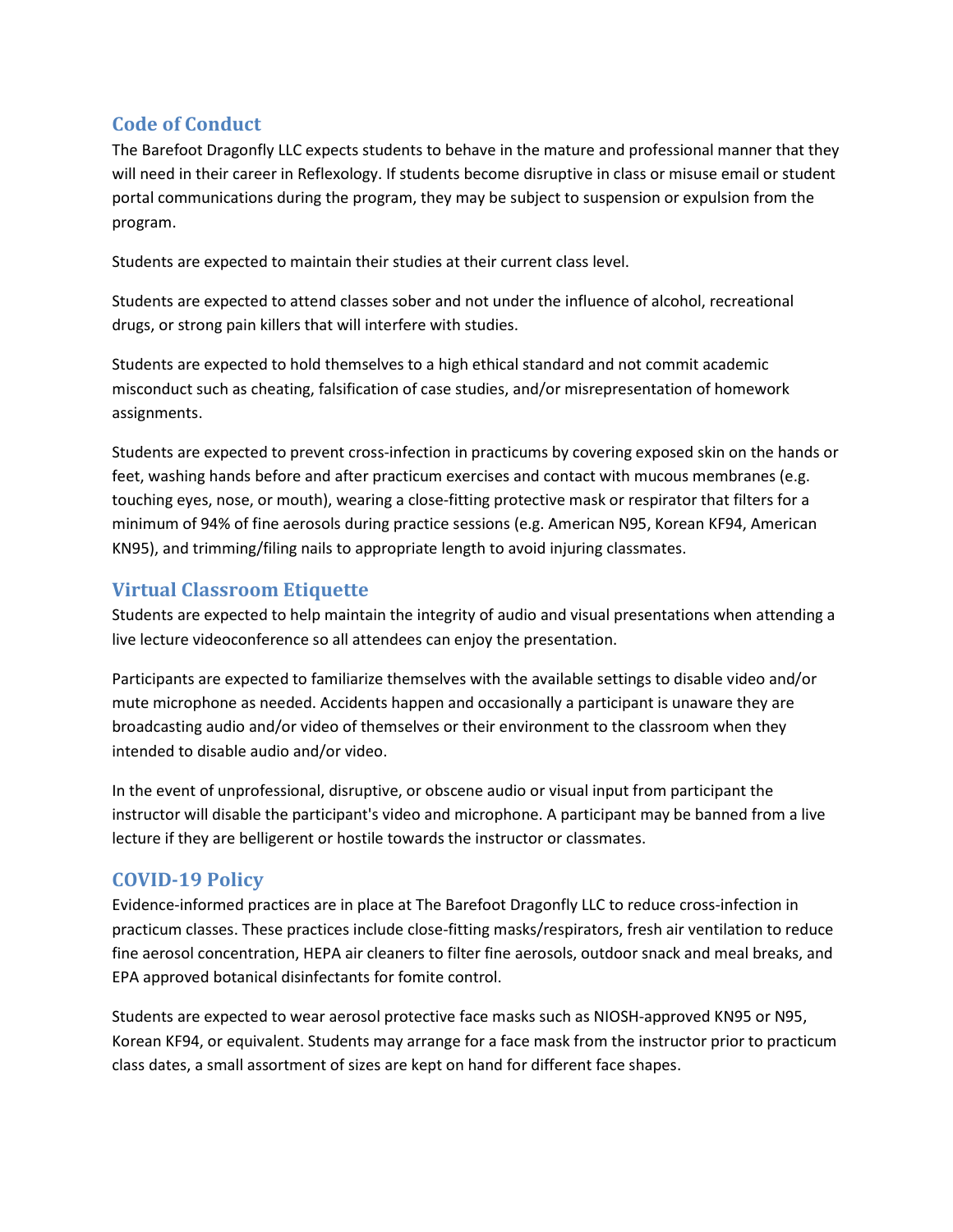Students are expected to take a rapid COVID-19 test each morning of practicum classes and share their results in the group's message board. In the event of a positive test result the student will join the class via Zoom from the comfort of their hotel room while in isolation. Tutoring is offered at \$28.50/hour to help students hone techniques and routines in-person following a minimum of fourteen day recovery period. Tutoring can be split between 2 or more students and is scheduled at the instructor's availability.

Should the instructor test positive for COVID-19 the practicum will be delivered via Zoom, in which students are encouraged to pair up into teams in each other's hotel rooms to practice on each other. In the event of moderate to severe symptoms the instructor reserves the right to postpone the practicum until a later date.

Students are emailed a symptom wellness screening 24 hours prior to practicum and it is expected to be completed. Students who have recently had COVID-19 are expected to present two negative rapid antigen tests or be fourteen days from their first symptoms and positive test. Students are expected to avoid receiving reflexology from classmates if they have presented with a deep vein thrombosis (DVT) or other type of blood clot until they have been cleared by their healthcare provider for bodywork.